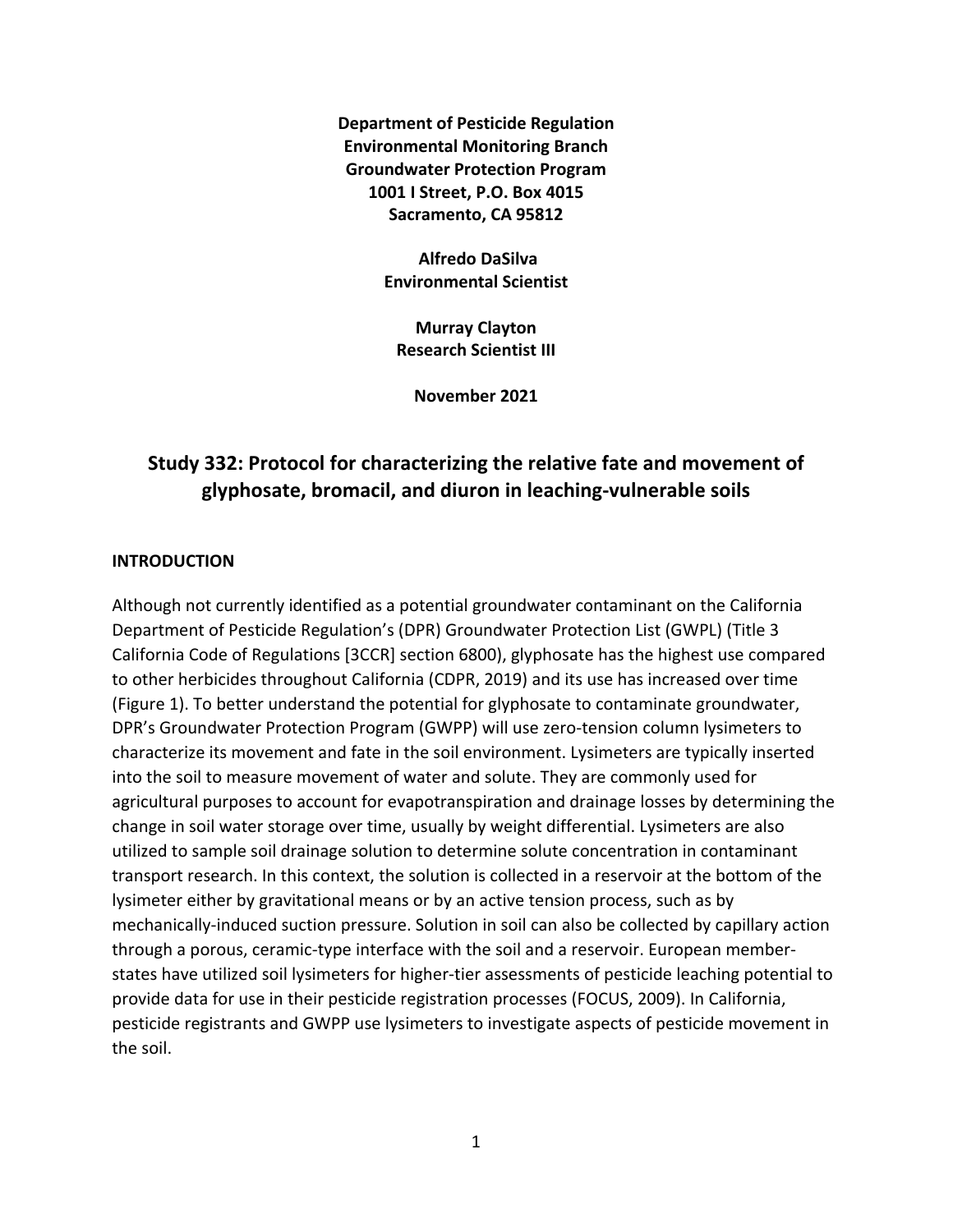### **STUDY OBJECTIVE**

For this study, GWPP will use zero-tension column lysimeters to monitor the movement and fate of glyphosate in soil. Diuron, bromacil, and potassium bromide will be applied to the lysimeters, along with glyphosate, to gauge glyphosate's relative persistence and movement in the soil. Diuron and bromacil, regulated pesticides that are known groundwater contaminants, will provide benchmarks for comparing glyphosate's potential for movement to groundwater. Bromide is often used as a conservative tracer for the movement of water through soil and is expected to be helpful as a benchmark for glyphosate movement in soil. Measuring bromide movement in soil is also useful for calibrating soil hydraulic properties if location- and soilspecific modeling of glyphosate's movement in soil is investigated. At a minimum, this study will involve general modeling of glyphosate's potential to impact groundwater using the Leaching Estimation and Chemistry Model (LEACHM) model (Hutson, 2003 and 2005) in conjunction with GWPP's standard modeling scenario (Troiano and Clayton, 2009). This information would potentially complement the field-derived data and provide estimates of groundwater concentrations.

### **PERSONNEL**

DPR's Environmental Monitoring Branch's GWPP will conduct this study under the general direction of Joy Dias, Environmental Program Manager, and Carissa Ganapathy, Senior Environmental Scientist Supervisor. Project Personnel will include:

| Project Leader:        | Alfredo DaSilva                                                                                 |
|------------------------|-------------------------------------------------------------------------------------------------|
| Senior Scientist:      | Murray Clayton                                                                                  |
| Laboratory Liaison:    | Vaneet Aggarwal                                                                                 |
| <b>Staff Chemists:</b> | California Department of Food and Agriculture (CDFA), Center for<br><b>Analytical Chemistry</b> |

Please direct questions regarding this study to Alfredo DaSilva at (559) 297-5404 or by e-mail at [Alfredo.DaSilva@cdpr.ca.gov.](mailto:Alfredo.DaSilva@cdpr.ca.gov)

## **STUDY PLAN**

GWPP scientists will conduct this study at the University of California Kearney Agricultural Research and Extension Center (KARE), located in Parlier, California. The lysimeters will be filled with one of two coarse-textured soil types: Hanford sandy loam soil or Delhi sandy soil. Initial activities include the experimental plot layout and installation, followed by testing the functionality of the lysimeters and the irrigation system. A three-month testing period of the lysimeter and irrigation systems will allow for reconstitution of the soil within the lysimeters and precise calibration of the irrigation system. The layout of the soil types within each irrigation block will follow a completely randomized design, as shown in Figure 2.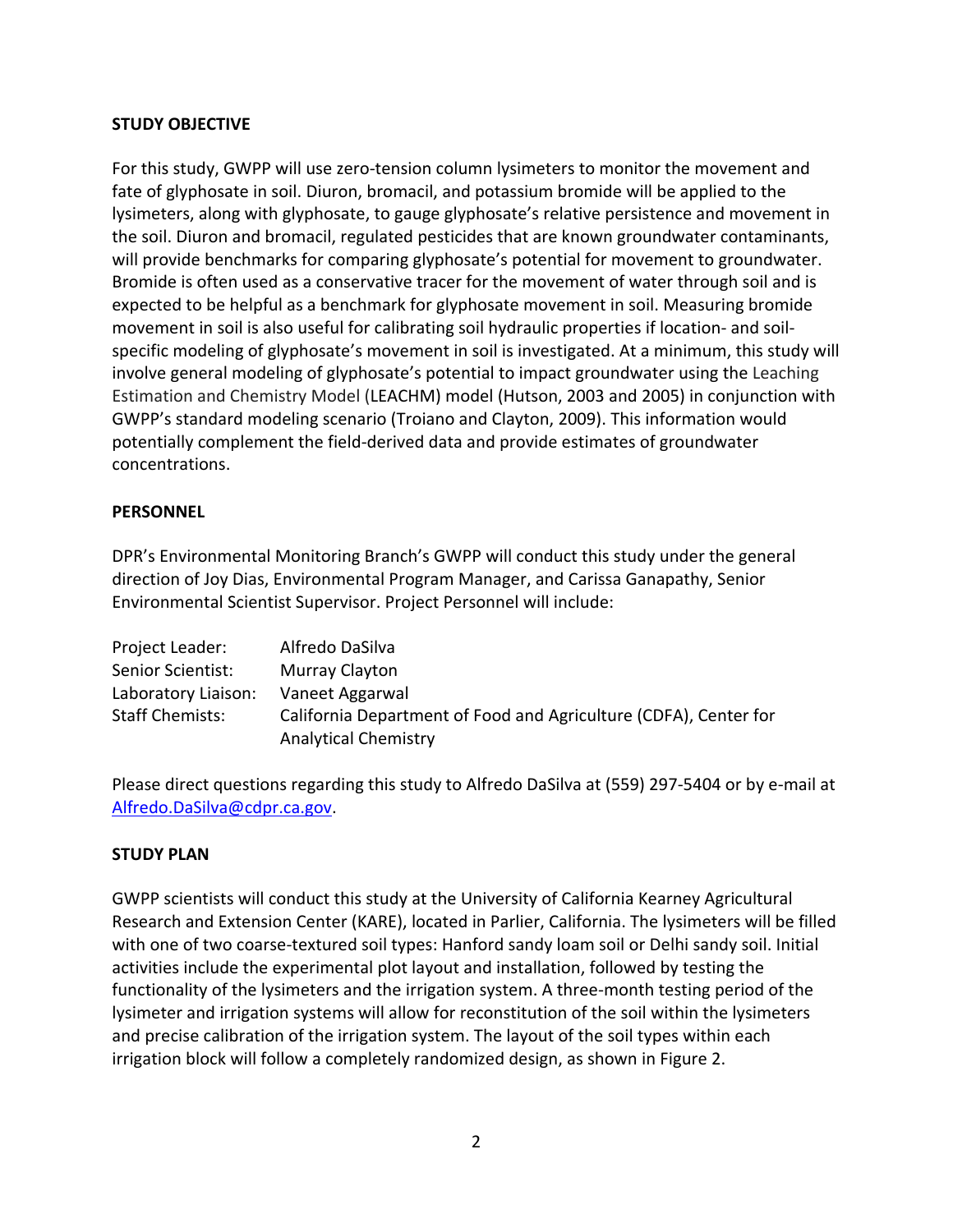GWPP scientists will apply glyphosate, bromacil, and diuron to each lysimeter at the maximum label rates. These three pesticides will be dispensed through a syringe directly to the soil surface within each lysimeter. Potassium bromide will also be applied using the same technique at a rate of 100 kg bromide ions/hectare. All four chemicals will be applied simultaneously and incorporated into the soil with 1 inch of water immediately following their application. Irrigation will be applied on a weekly basis for approximately 140 days as follows:

- The Northern experimental block will receive water applications that simulate drainage conditions at 125% of typical summer-time cumulative reference evapotranspiration (ETo). This level of water input represents efficient applications and is currently a mitigation measure considered protective of groundwater in leaching-vulnerable areas where excessive water inputs have resulted in pesticide movement to groundwater.
- The Southern experimental block will receive water applications that simulate drainage conditions at 160% of typical summer-time cumulative ETo, representing typical applications from unpressurized surface delivery systems used in California (California Agricultural Technology Institute, 1988; Snyder et al., 1986). This level of water input produces excessive drainage water and has been shown to be responsible for pesticide movement to groundwater in leaching-vulnerable areas of California.

Irrigation will be indexed to ETo from CIMIS weather station #39 at KARE. Collection of daily weather station data will include ETo; mean, maximum, and minimum air temperature; and rainfall.

## **SAMPLING SCHEDULE AND METHODS**

### **Background Samples**

Prior to chemical application, GWPP scientists will collect background samples for pesticide and bromide residue analysis. These samples will include irrigation water, solution from lysimeter reservoirs, and soil adjacent to the lysimeters.

### *Solution*

Background solution from the lysimeter reservoirs will be collected in the same manner as the post-application solution.

### *Soil*

From the bare ground adjacent to randomly selected lysimeters, GWPP scientists will collect background soil core samples for bromacil, diuron, and bromide residue analysis. Samples will be collected at 6 inch increments to a depth of 3 feet using methods in Standard Operating Procedure (SOP) FSSO002.01 (Powell, 2021). Soil samples will be placed in a sealed jar and stored frozen on dry ice or in a freezer until chemical analysis. Samples for bromide residue analysis will be sealed in plastic bags and transferred to refrigerated storage until analysis.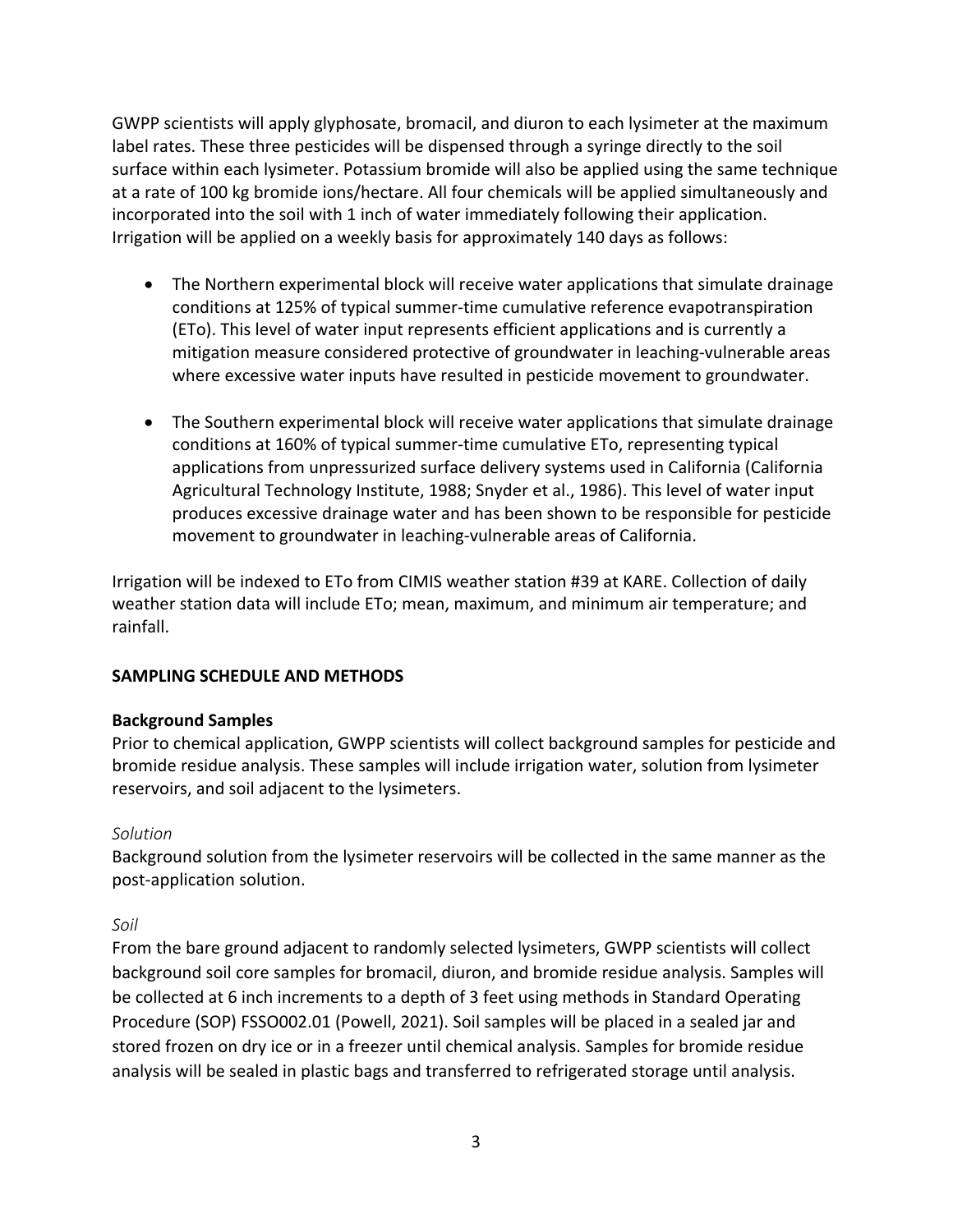### **Post-Application Sampling**

### *Solution*

After chemical application, the solution collected in each lysimeter reservoir will be extracted at 7-day intervals prior to the next weekly water application. The solution from each lysimeter will be analyzed for pesticides and bromide residues and the volume of the solution will be recorded to determine total drainage solution resulting from the water inputs.

Weekly sampling from the lysimeter reservoirs will consist of extracting all the solution from each lysimeter using an electric peristaltic pump. GWPP scientists will measure the total volume of each extraction; then the solution will be partitioned into a 125 mL opaque polyethylene container for glyphosate analysis and a 500 mL amber glass bottle for bromacil and diuron analysis. A 40 mL aliquot will be collected from each lysimeter reservoir for bromide analysis. All the samples will be placed on ice and transferred to refrigerated storage until chemical analysis. Between each solution extraction from the lysimeters, the pump tubing will be flushed with cleansing liquids identical to those used for soil sampling equipment in SOP FSSO002.01 (Powell, 2021).

### *Soil*

Approximately 140 days after chemical application and 14 days after the final water application to the experimental blocks, GWPP scientists will core all lysimeters to their full depth to collect soil samples. These cores will be analyzed for bromacil, diuron, and bromide residues. Glyphosate analysis will not be conducted on soil samples due to the lack of an analytical method.

For soil sampling within the lysimeters, GWPP scientists will follow SOP FSSO002.01 (Powell, 2021). These cores will be sampled at 6-inch increments to a depth of 3 feet. However, the procedure differs from SOP FSSO002.01 (Powell, 2021) in that each 6-inch soil sub-core will be 12-inches in diameter (inside diameter of lysimeters) and extracted using shovels and trowels. Sanitization of the soil extraction equipment will be consistent with the methods used for bucket augers as stated in SOP FSSO002.01 (Powell, 2021). Soil from each 6-inch sub-core will be thoroughly mixed inside a plastic bag and one subsample of approximately 500 g will be transferred to a sealed jar on dry ice and maintained in frozen storage until pesticide analysis is conducted. The second subsample will be transferred to a sealed plastic bag and placed in cold storage until GWPP scientists perform the bromide residue analysis using SOP METH007.00 (Pinera-Pasquino, 2008).

### **CHEMICAL ANALYSIS AND QUALITY CONTROL**

The CDFA Center for Analytical Chemistry's laboratory will conduct the pesticide analysis. The CDFA laboratory will analyze the water solution samples for bromacil and diuron using the Triazine Screen analytical method EM 62.9 (CDFA, 2020a) and for glyphosate using the Glyphosate Screen analytical method EMON-SM-05-045 (CDFA, 2020b). The CDFA laboratory previously developed a bromacil and diuron method for residues in soil (Method EM 29.7 [CDFA, 2002]). The method is currently undergoing validation for replacement instrumentation.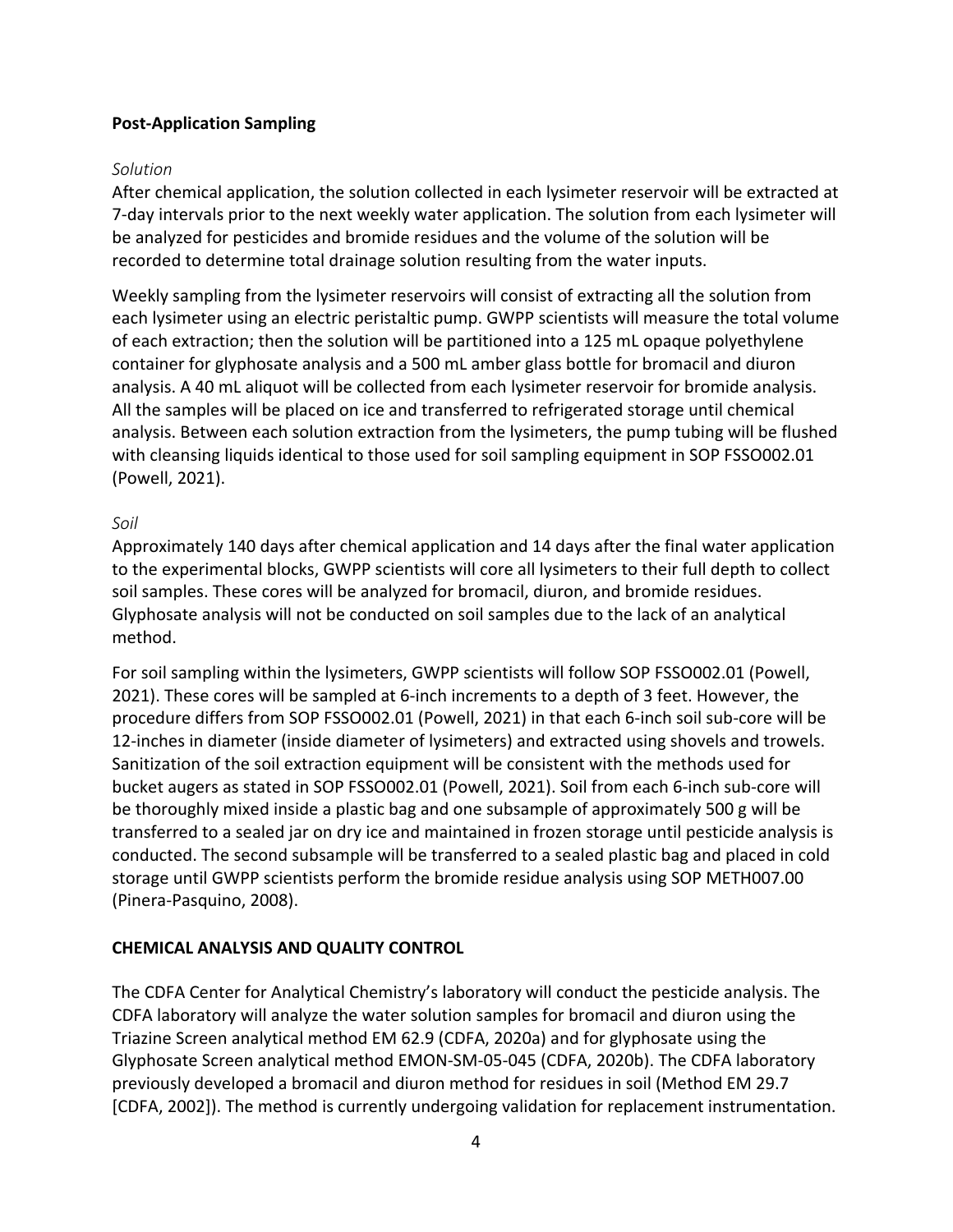The current reporting limit for bromacil and diuron is 0.02 ppb in solution and 50 ppb in soil; the reporting limit for glyphosate and its degradation product, aminomethylphosphonic acid (AMPA), is 0.05 ppb in solution. The final reporting limits may be higher if there is interference in the sample or lower for soil samples due to newer instrumentation. The CDFA laboratory will provide reporting limits with the results and GWPP will include the reporting limits in the final report.

Analytical quality control procedures for these analyses will follow SOP QAQC001.01 (Peoples, 2019). According to guidelines in this SOP, DPR's laboratory liaison will also submit blind spikes to the CDFA laboratory. Quality control procedures for the analysis of bromide in soil and water will follow SOP METH007.00 (Pinera-Pasquino, 2008).

Note: the CDFA laboratory conducted a storage stability study of glyphosate and its degradate that showed the recovery percentage of the degradate declines considerably between 7 and 14 days. When the CDFA laboratory tested the storage stability with the preservative sodium thiosulfate on solution samples and at additional intervals, the recoveries declined after 10 days. Glyphosate demonstrated more stability than its degradate in both tests (Table 1). Solution samples will be delivered, extracted and analyzed within 7 days when they are not preserved, unless additional intervals are tested between 7 and 14 days for samples with no preservative. If GWPP scientists add a preservative to the solution upon collection, then the CDFA laboratory can extract and analyze samples by 10 days.

## **DATA ANALYSIS**

GWPP scientists will compare the mass of glyphosate and AMPA recovered from the lysimeter reservoirs to the recovered residues of bromacil and diuron. These recoveries will indicate the potential for movement of glyphosate and its degradation product to groundwater relative to that of the known groundwater contaminants bromacil and diuron.

GWPP scientists will perform a mass balance analysis for bromide using the residues quantified from the soil cores sampled within the lysimeters and the solution extracted from the lysimeter reservoirs. An acceptable mass balance will provide options to calibrate the soil hydraulicrelated properties of the LEACHM groundwater model to the study site. Recoveries of bromacil and diuron residues from the lysimeter reservoirs and from the soil within the lysimeters will provide data to validate the calibrated modeling scenario. A successful calibration and validation of the model will facilitate location- and soil-specific modeling of glyphosate fate and transport in soil, and provide estimates of groundwater concentrations should the simulations indicate residue movement to groundwater. Alternatively, GWPP scientists may conduct general modeling of glyphosate fate and transport in soil and to groundwater utilizing a more generalized modeling scenario, namely, the GWPP's LEACHM modeling scenario (Troiano and Clayton, 2009).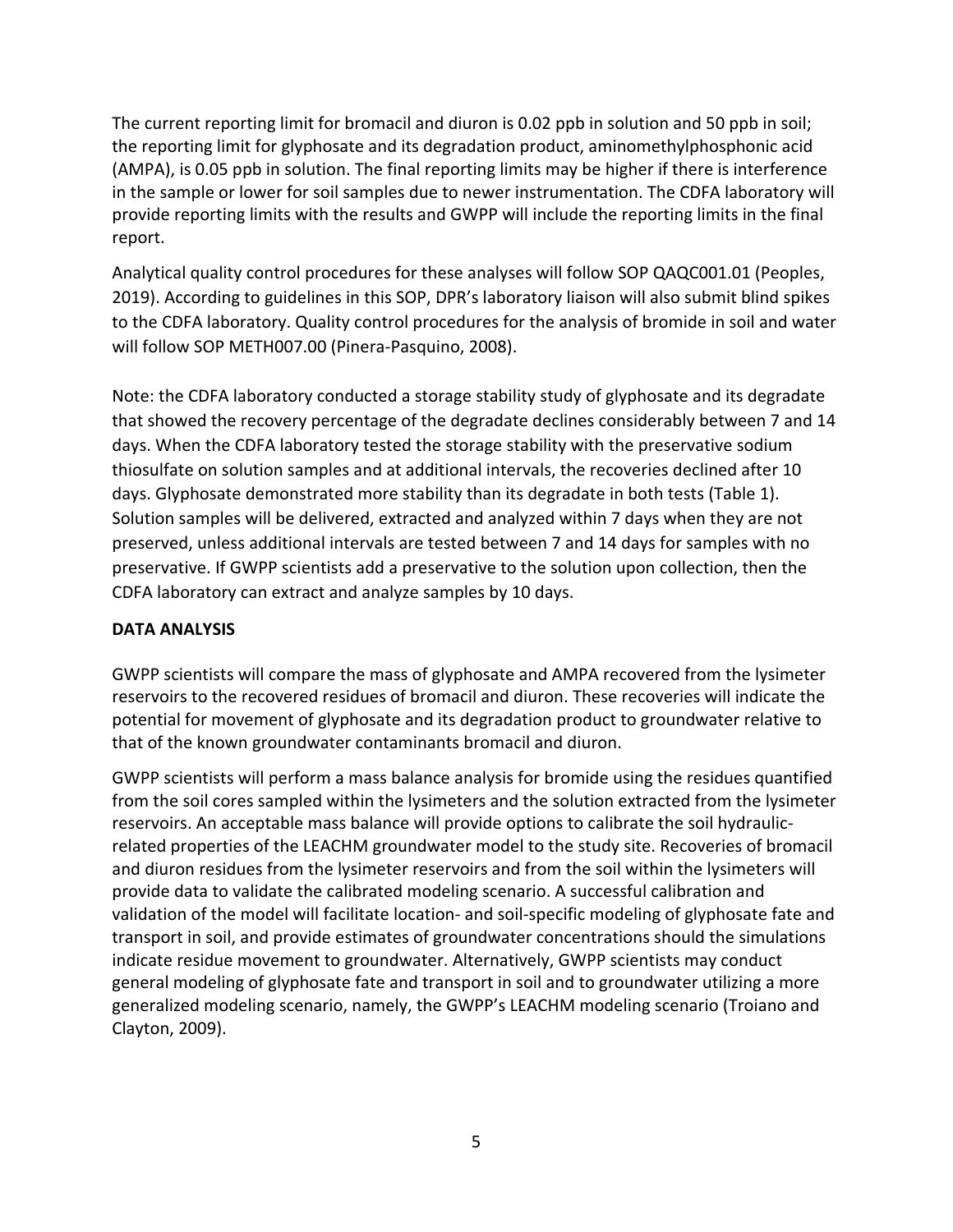Results from the field and modeling components of the study will be evaluated together to provide an indication of the potential for glyphosate and its degradate to contaminate groundwater.

### **TIMETABLE OF ACTIVITIES**

### **May – November 2021**:

- Study planning.
- Install lysimeters.
- Install irrigation system and verify uniformity of water application.
- Conduct frequent irrigations over study plots until all lysimeter reservoirs experience collection of drainage solution to ensure their functionality and to standardize their soil water content.
- Calibrate water balance spreadsheets to enable water input scheduling and accurate predictions of solution movement to lysimeter reservoirs.

### **December 2021**:

- Collect 18 soil samples for background pesticide and bromide analysis.
- Collect 13 solution samples from lysimeter reservoirs for background pesticide and bromide analysis, including one additional sample for analysis of irrigation water.
- Apply pesticides and potassium bromide to plots.
- Collect two samples of solution concentrate used for chemical application for pesticide and bromide analysis.

### **December 2021 – April 2022**:

- Irrigate and extract solution from lysimeter reservoirs weekly.
- Collect 260 solution samples from lysimeter reservoirs for pesticide and bromide analysis.

### **May 2022**:

• Collect 72 soil samples from within lysimeters for chemical and bromide residue analysis.

### **May – July 2022:**

• Chemical analysis.

### **July – November 2022:**

- Analyze data.
- Write study report.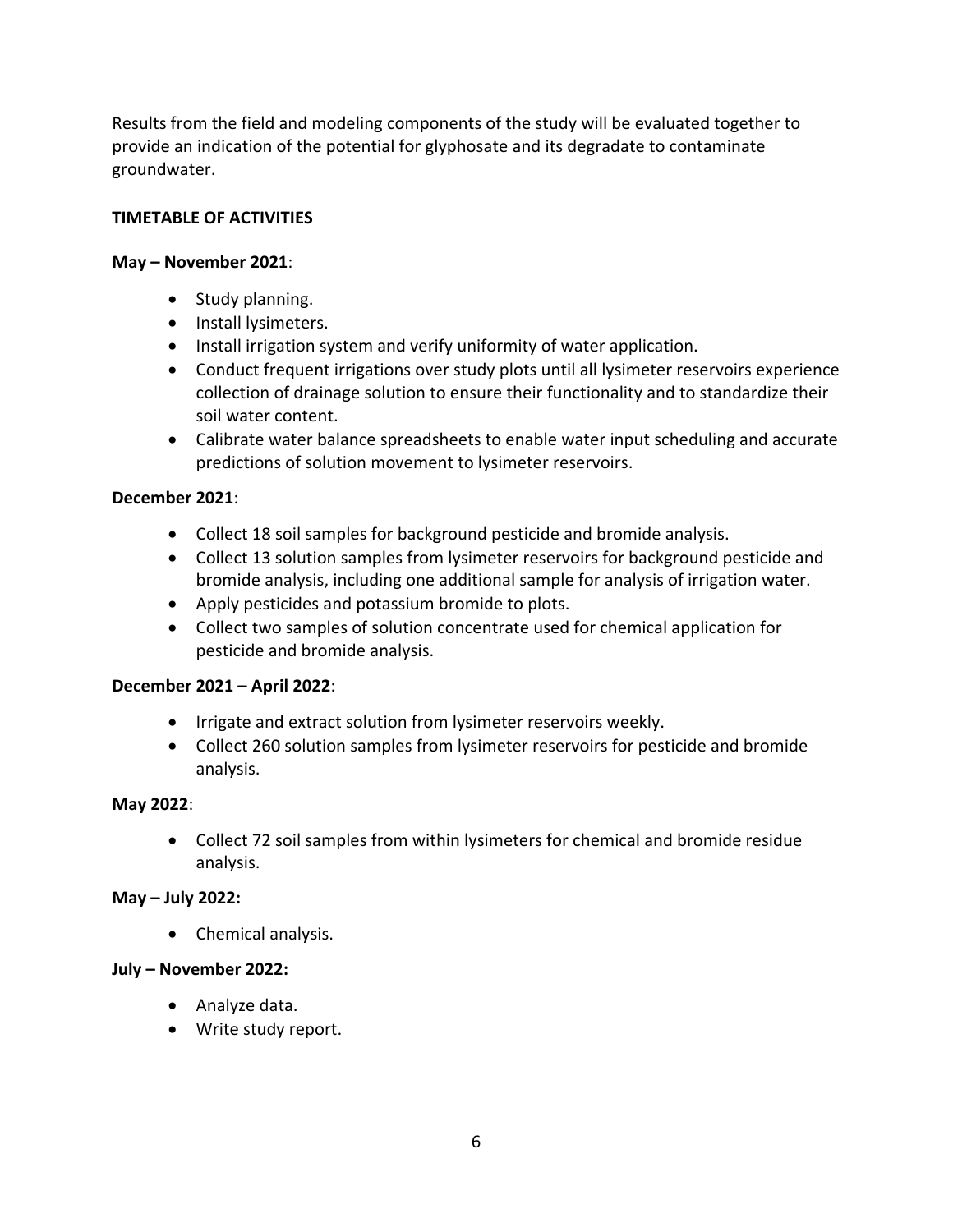### **REFERENCES**

Contact [GWPP@cdpr.ca.gov](mailto:GWPP@cdpr.ca.gov) for references not currently available on the web.

- California Agricultural Technology Institute. 1988. Irrigation systems and water application efficiencies. CATI Center for Irrigation Technology, publication 880104. California State University, Fresno, California.
- California Department of Food and Agriculture (CDFA). 2002. EM 29.7. Determination of DACT, ACET, Bromacil, Simazine, Hexazinone, Diuron, Atrazine and Norflurazon in Soil by Liquid Chromatography-Mass Spectrometry. California Department of Food and Agriculture, Sacramento, California.
- CDFA. 2020a. EM 62.9, Revision 5. Determination of Atrazine, Bromacil, Diuron, Hexazinone, Metribuzin, Norflurazon, Prometon, Prometryn, Simazine, Deethyl Atrazine (DEA), Deisopropyl Atrazine (ACET), Diamino Chlorotraizine (DACT), Desmethyl Norflurazon (DSMN), Tebuthiuron and the Metabolites Tebuthiuron-104, Tebuthiuron-106, Tebuthiuron-107 and Tebuthiuron-108 in Well Water by MCX extraction and Liquid Chromatography triple quadrupole mass spectrometry. Available at:

[https://www.cdpr.ca.gov/docs/emon/pubs/anl\\_methds/method\\_em\\_62.9.pdf \(](https://www.cdpr.ca.gov/docs/emon/pubs/anl_methds/method_em_62.9.pdf)verified August 20, 2021). California Department of Food and Agriculture, Sacramento, California.

- CDFA. 2020b. EM-SM-05-045. Analysis of Glyphosate, Glufosinate and Aminomethylphosphonic Acid (AMPA) in Ground Water. Available at: [https://www.cdpr.ca.gov/docs/emon/pubs/anl\\_methds/emon-sm-](https://www.cdpr.ca.gov/docs/emon/pubs/anl_methds/emon-sm-05_45_glyphosate_groundwater.pdf)[05\\_45\\_glyphosate\\_groundwater.pdf](https://www.cdpr.ca.gov/docs/emon/pubs/anl_methds/emon-sm-05_45_glyphosate_groundwater.pdf) (verified August 20, 2021). California Department of Food and Agriculture, Sacramento, California.
- CDPR. 2019. Summary of Pesticide Use Report Data 2017. Available at: [https://www.cdpr.ca.gov/docs/pur/pur17rep/17sum.htm#year\\_summary](https://www.cdpr.ca.gov/docs/pur/pur17rep/17sum.htm#year_summary) (verified October 22, 2021) California Department of Pesticide Regulation, Sacramento, California.
- CDPR. 2021. Pesticide Use Reporting Database. Available at: <https://www.cdpr.ca.gov/docs/pur/purmain.htm>(verified October 1, 2021). California Department of Pesticide Regulation, Sacramento, California.
- FOCUS. 2009. Assessing potential for movement of active substances and their metabolites to ground water in the EU. Report of the FOCUS Ground Water Work Group, EC Document Reference Sanco/13144/2010 version 1.
- Hutson, J.L. 2003. Leaching Estimation and Chemistry Model LEACHM Model Description and User's Guide. Revision January 2003. Associated with Model Version 4. School of Chemistry, Physics and Earth Sciences. The Flinders University of South Australia. GPO Box 2100, Adelaide, SA5001.
- Hutson, J.L. 2005, October 25. LEACHP, a Leaching Estimation and Chemistry Model (LEACHM) Module for simulating pesticide displacement and degradation. Version 4 dated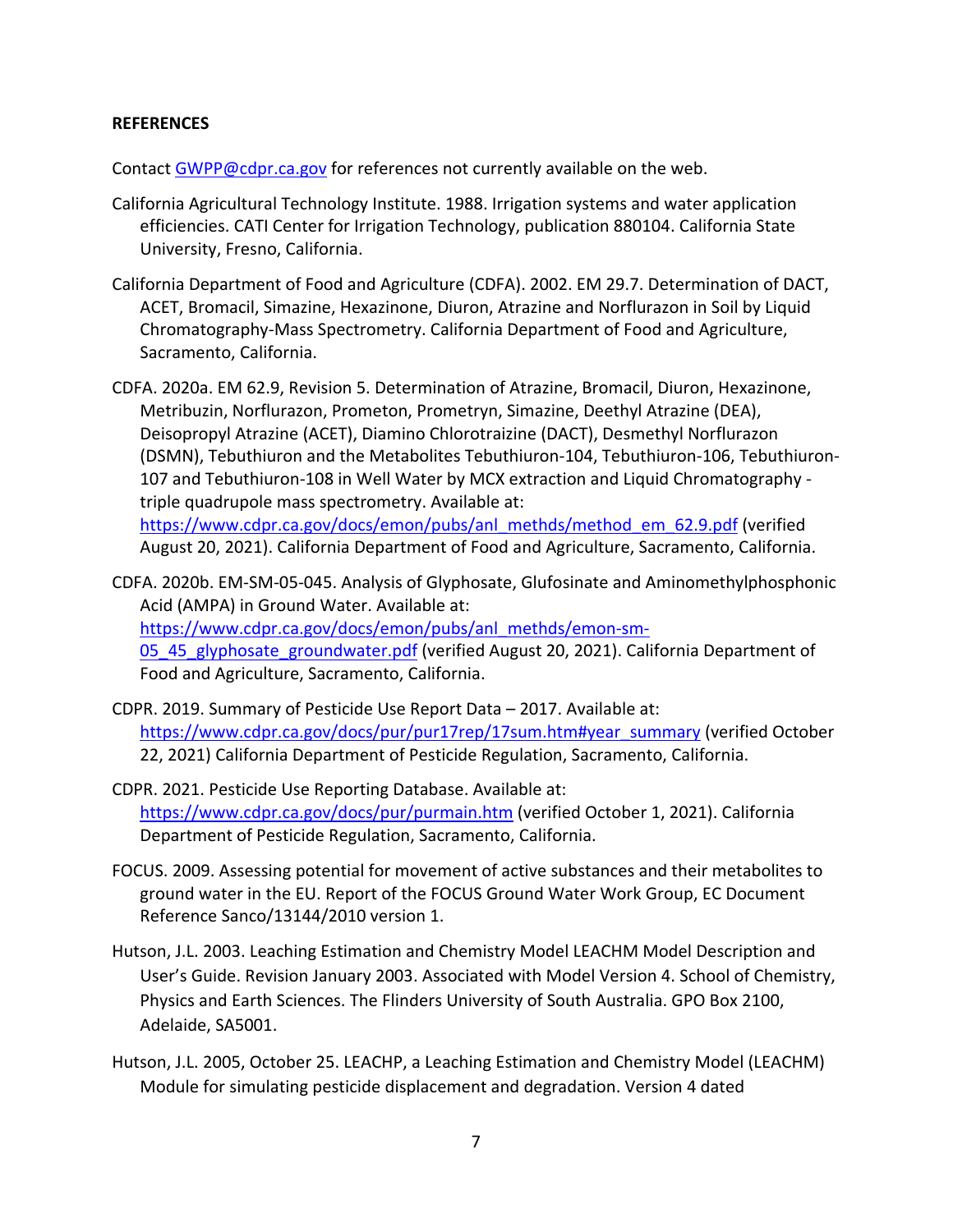10/25/2005. [Numerical Model Software]. School of Chemistry, Physics and Earth Sciences. The Flinders University of South Australia. GPO Box 2100, Adelaide, SA5001.

- Peoples, S. 2019. SOP QAQC001.01. Chemistry Laboratory Quality Control. Available at: [https://www.cdpr.ca.gov/docs/emon/pubs/sops/qaqc00101.pdf \(](https://www.cdpr.ca.gov/docs/emon/pubs/sops/qaqc00101.pdf)verified July 19, 2021). California Department of Pesticide Regulation, Sacramento, California.
- Pinera-Pasquino, L. 2008. Bromide Analysis in Soil by Ion Selective Electrode. SOP METH007.00. Environmental Monitoring Branch, California Department of Pesticide Regulation, Sacramento, California.
- Powell, T. 2021. Soil sampling, including auger and surface soil procedures. SOP FSSO002.01. <https://www.cdpr.ca.gov/docs/emon/pubs/sops/fsso00201.pdf>(verified December 6, 2021). Environmental Monitoring Branch, California Department of Pesticide Regulation, Sacramento, California.
- Snyder, R.L., B.R. Hanson and R. Coppock. 1986. How farmers irrigate in California. Univ. of Calif. Division of Ag. And Nat. Res., Leaflet 21414. Oakland, California.
- Troiano, J. and M. Clayton. 2009. Modification of the Probabilistic Modeling Approach to Predict Well Water Concentrations Used for Assessing the Risk of Ground Water Contamination by Pesticides. Available at: [https://www.cdpr.ca.gov/docs/emon/pubs/ehapreps/analysis\\_memos/final\\_probabilisticm](https://www.cdpr.ca.gov/docs/emon/pubs/ehapreps/analysis_memos/final_probabilisticmodel_2014.pdf)  odel 2014.pdf (verified July 19, 2021). California Department of Pesticide Regulation, Sacramento, California.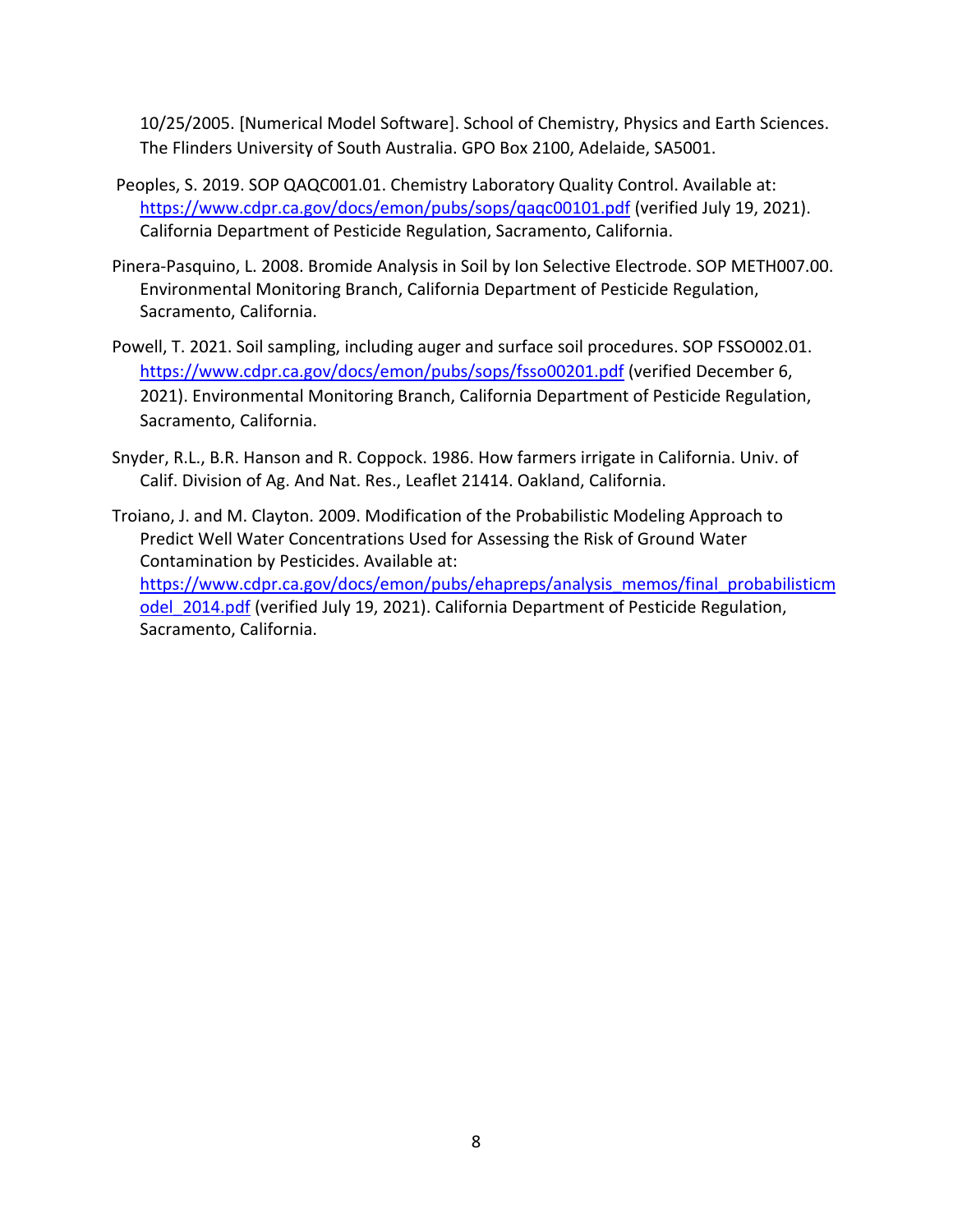

**Figure 1. Agricultural use of glyphosate in California from 1990 to 2020 (CDPR, 2021)**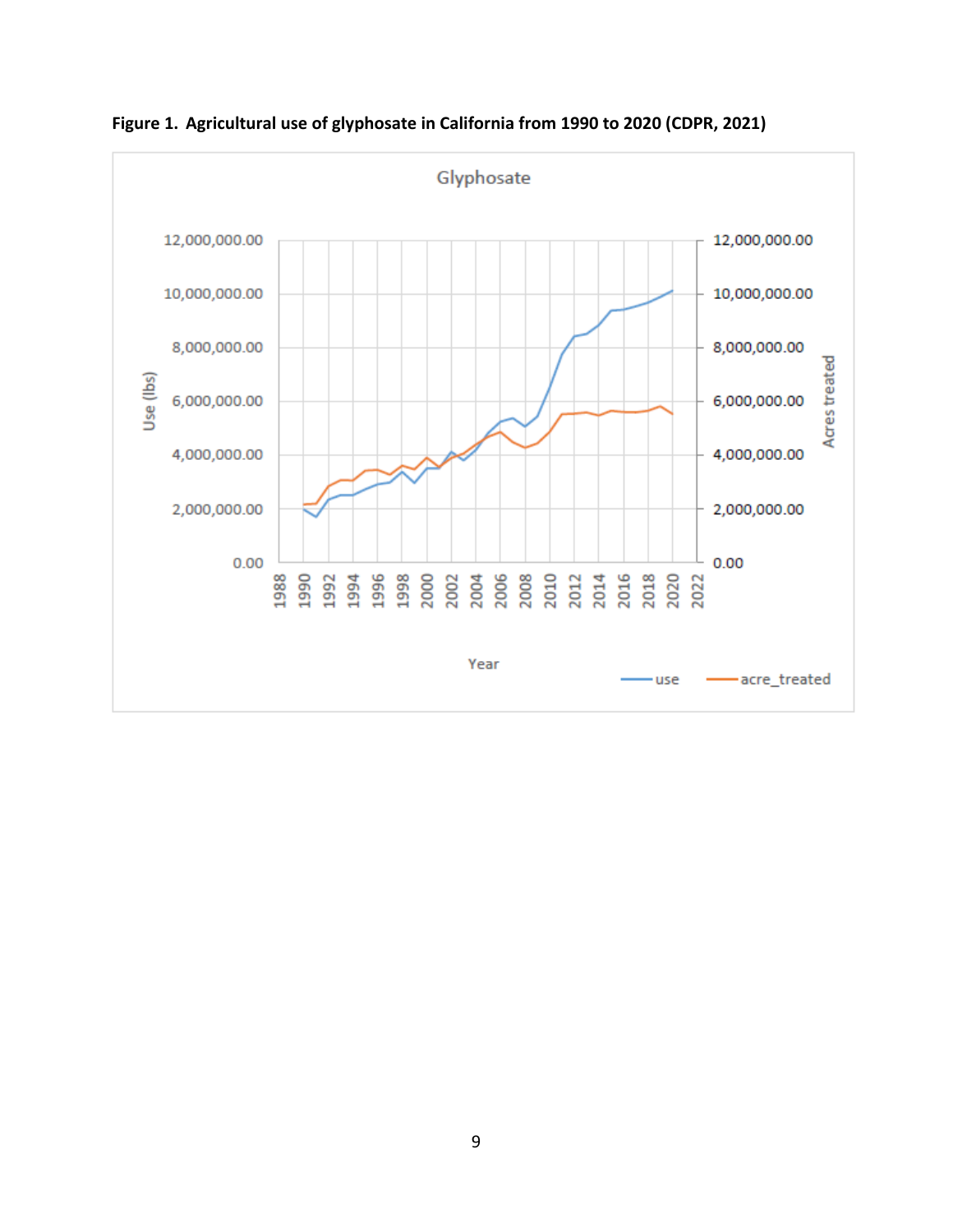### **Figure 2. Lysimeter plot layout at the U.C. Kearney Agricultural Research and Extension Center**

| Lysimeter # 1 | Lysimeter #2 | Lysimeter #3 | Lysimeter #4 | Lysimeter #5 | Lysimeter #6 |  |
|---------------|--------------|--------------|--------------|--------------|--------------|--|
|               |              |              |              |              |              |  |
|               |              |              |              |              |              |  |
|               |              |              |              |              |              |  |
|               |              |              |              |              |              |  |
|               |              |              |              |              |              |  |
|               |              |              |              |              |              |  |

Northern Block: Low Irrigation (125% ETo)

## Southern Block: High Irrigation (160% ETo)

| Lysimeter #11 | Lysimeter # 10 | Lysimeter #9 | Lysimeter #8 | Lysimeter #7 |  |
|---------------|----------------|--------------|--------------|--------------|--|
|               |                |              |              |              |  |
|               |                |              |              |              |  |
|               |                |              |              |              |  |
|               |                |              |              |              |  |
|               |                |              |              |              |  |
|               |                |              |              |              |  |
|               |                |              |              |              |  |

**Legend** 

![](_page_9_Picture_6.jpeg)

Hanford Sandy Loam

![](_page_9_Picture_8.jpeg)

Delhi Sand